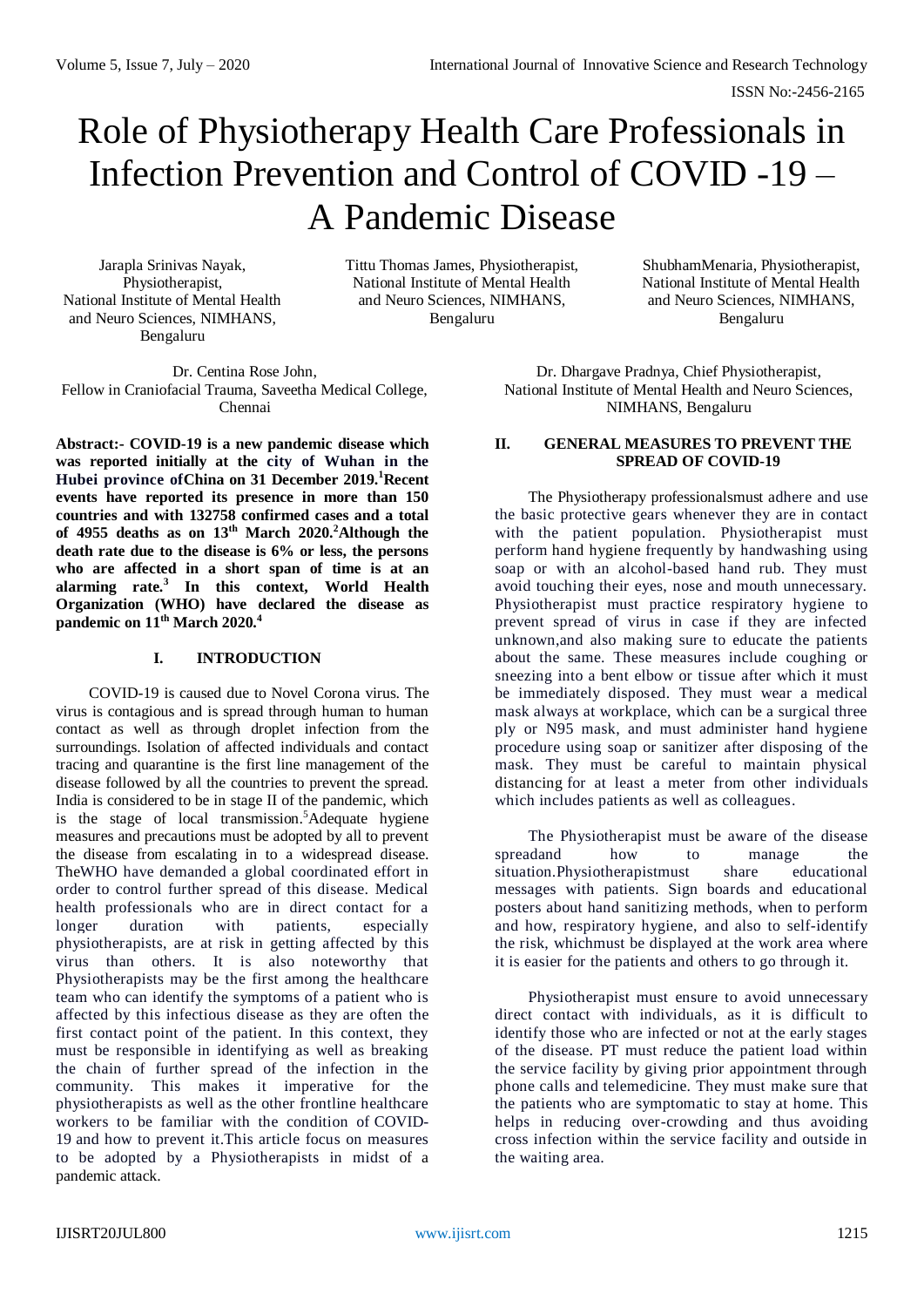ISSN No:-2456-2165

If suspected, the information must be passed on to the local public health specialists taking care of COVID-19 in their locality. They must be vigilant and try to be updated with the information about this outbreak through the WHO updates or through the local and national health authorities. Regular team meetings must be held, by maintaining adequate distancing measures, to review the measures taken within the work area and to update to the latest information in view of patient handling as well as hygiene measures.

 *Measures to be taken in an Out Patient Service/Clinic Setting*

Individuals must be asked regarding the following details while making the appointment;

- Recent travel history, especially to areas where infection spread is confirmed in a larger scale.
- Recent contact history with an individual confirmed of COVID-19.
- Recent visits to a hospital which is a designated COVID treatment centre.

If the individual finds positive for the above information, his appointment can be postponed to a later date and can be informed regarding necessary screening and tests to be done, and must guide him to the nearby government facility for the same. If the individual finds negative, appointments must be provided in such a way by preventing over-crowding.

At the reception, the staff must be educated in screening and identifying early symptoms of disease. This includes sore-throat with dry cough, an elevated body temperature, shortness of breath, running nose, sneezing or even specific symptoms such as lose of taste and smell. Direct questioning is required at the reception to identify the patients at risk, who exhibit symptoms as well as having a positive history.

If a patient is found to be at risk, it must be informed to the concerned authorities with in the local premises upon the actions to be taken. It must be taken care to isolate the patient away from other patients by treating in separate cabin.Use of personal protective equipment (PPE) and other appropriate measures is indicated. Patient must be provided with tissues, surgical face mask and alcohol hand rub. Patient must be asked to undergo screening at nearby facility if the symptoms persist. Physiotherapists must disinfect the treatment area using 1% hypochlorite solution once the patient leave the clinic. Electrotherapy equipments must be disinfected using alcohol based solutions after every use.

## *Measures to be taken in a Community (Home) Care/ Rehab Facility*

Home program must be taught to patient and caregivers and ensure that they routinely administer the same to the patient by taking adequate precautionary measures such as hand hygiene, cleaning the patient environment and isolating patient within their house. Patient as well as the family members must be educated to take care of the safety concerns that arise while isolating at home. Physiotherapist must act as a communication link between the patient and the health authorities. If patient develops symptoms of COVID-19, it is advisable to inform the patient to adhere to home exercise programs by themselves and to consult through telephone or other media if any physiotherapy intervention is necessary.

### *Acute care - Intensive Care Unit*

Physiotherapist play a vital role in preventing cardiac and respiratory complications of patients admitted in ICUs with more severe symptoms of COVID -19 like pneumonia, ARDS, Sepsis, septic shock. The responsibilities of PhysiotherapistinICU include to relieve the symptoms and improve cardiorespiratory functions by administering effective physiotherapy interventions like Active cycle of breathing Techniques (ACBT), Chest physiotherapy and Autogenic drainage (AD) to aid sputum expectoration. Deep Breathing Exercises and Pursed lip breathing to ease the load of breathing.

- *Safety Measures in ICU*
- Frontline health care personnel must have access to adequate supply of Personal Protective Equipment (PPE).
- It is advised to provide treatment in closed spaces
- If possible, reduce the number of staff at the area of treatment.
- Avoid frequent entry and exit during treatment from within the room.
- Ensure disinfection of treatment areas after any procedure using 1% hypochlorite, and dispose the wastes according to the hospital waste management policy.

### *Academic Programs/External Internships*

Measures must be taken to reduce the number of intake of students to the centre to prevent overcrowding. New requests must be postponed till the disease spread is under control. This will allow to reduce the exposure of students to the patient community and also helps in preventing external contact from the community to the inpatients.

#### **III. CONCLUSION**

WHO suggest that identification of the infected is of atmost importance to prevent the spread of this pandemic.<sup>6</sup> Precautionary measures must be adopted by therapists for their own health and well-being and also for their patients.